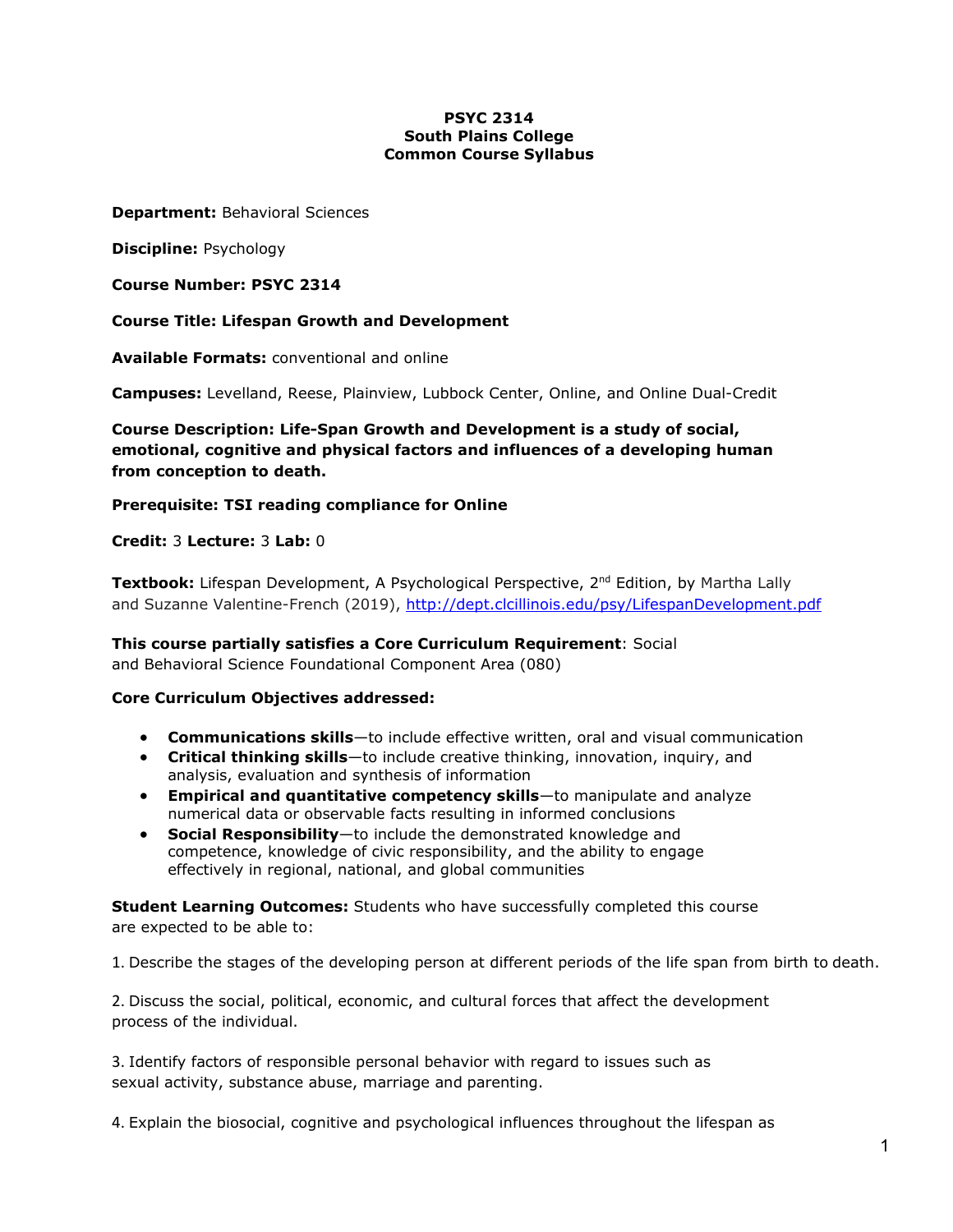an ongoing set of processes, involving both continuity and change.

5. Describe the different developmental perspectives of the major theories of development (i.e. cognitive, learning, humanistic and psychodynamic).

6. Identify examples of some of the cultural and ethnic differences that influence development throughout the lifespan.

7. Discuss the various causes or reasons for disturbances in the developmental process.

**Student Learning Outcomes Assessment:** Marcie Miller is the faculty member who is responsible for the assessment of the student learning outcomes. She will be sending a list of which SLOs will be assessed for each semester. There are 7 outcomes and these are rotated. Mrs. Miller is also the person responsible for entry of the data into Task Stream for documentation.

**Course Evaluation:** See the instructor's course information sheet for specific items used in evaluating student performance. However, all courses will have multiple exams and written work that is designated by the instructor of record.

**Attendance Policy:** Individual instructors will create an attendance policy that is consistent with the "Class Attendance" policies stated in the *SPC General Catalog*: *Students are expected to attend all classes in order to be successful in a course. The student may be administratively withdrawn from the course when absences become excessive as defined in the course syllabus.*

*When an unavoidable reason for class absence arises, such as illness, an official trip authorized by the college or an official activity, the instructor may permit the student to make up work missed. It is the student's responsibility to complete work missed within a reasonable period of time as determined by the instructor. Students are officially enrolled in all courses for which they pay tuition and fees at the time of registration. Should a student, for any reason, delay in reporting to a class after official enrollment, absences will be attributed to the student from the first class meeting.*

*Students who enroll in a course but have "Never Attended" by the official census date, as reported by the faculty member, will be administratively dropped by the Office of Admissions and Records. A student who does not meet the attendance requirements of a class as stated in the course syllabus and does not officially withdraw from that course by the official census date of the semester, may be administratively withdrawn from that course and receive a grade of "X" or "F" as determined by the instructor. Instructors are responsible for clearly stating their administrative drop policy in the course syllabus, and it is the student's responsibility to be aware of that policy.*

*It is the student's responsibility to verify administrative drops for excessive absences through MySPC using his or her student online account. If it is determined that a student is awarded financial aid for a class or classes in which the student never attended or participated, the financial aid award will be adjusted in accordance with the classes in which the student did attend/participate and the student will owe any balance resulting from the adjustment.*

**Plagiarism and Cheating:** Students are expected to do their own work on all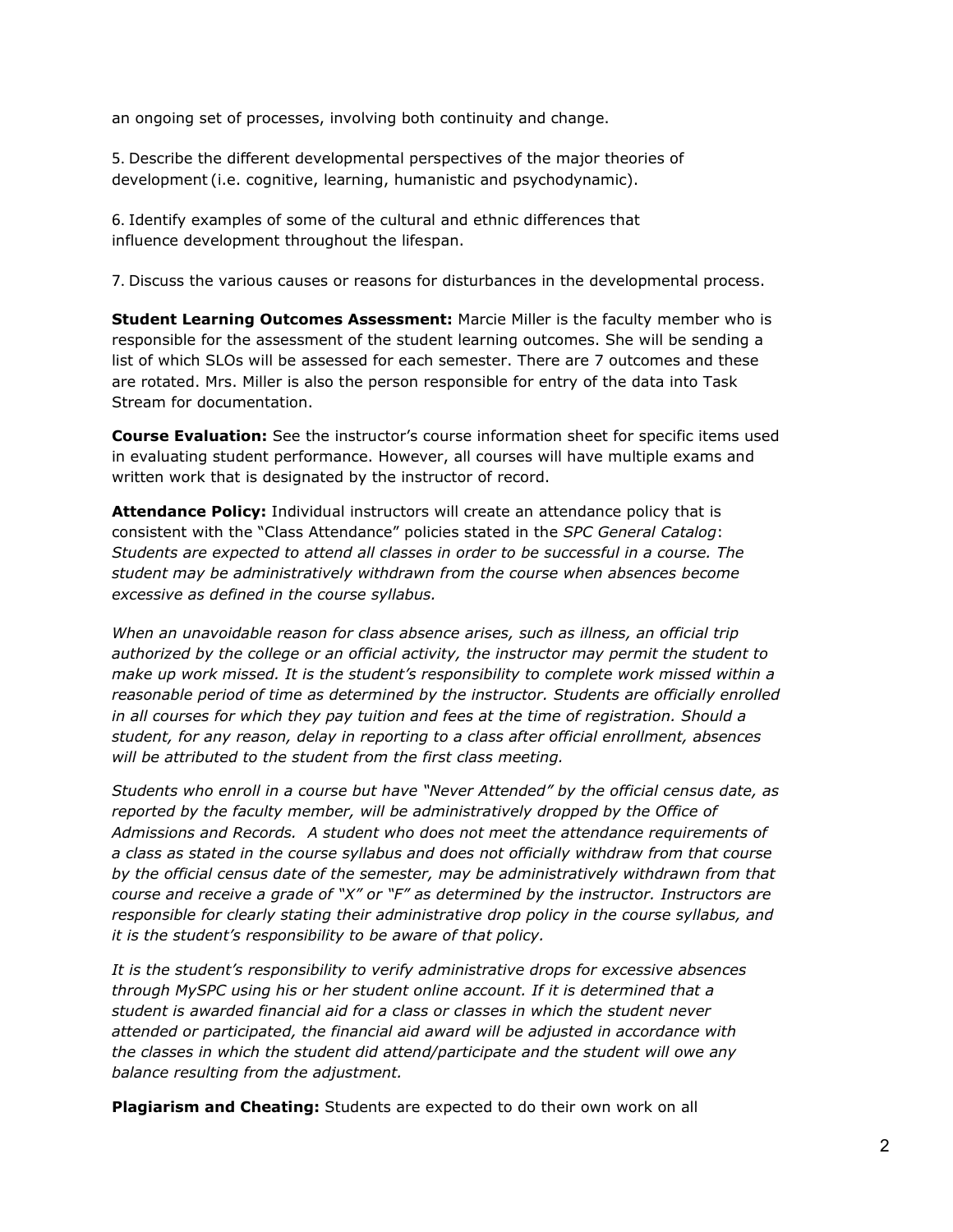projects, quizzes, assignments, examinations, and papers. Failure to comply with this policy will result in an F for the assignment and can result in an F for the course if circumstances warrant.

Plagiarism violations include, but are not limited to, the following:

- 1. Turning in a paper that has been purchased, borrowed, or downloaded from another student, an online term paper site, or a mail order term paper mill;
- 2. Cutting and pasting together information from books, articles, other papers, or online sites without providing proper documentation;
- 3. Using direct quotations (three or more words) from a source without showing them to be direct quotations and citing them; or
- 4. Missing in-text citations.

Cheating violations include, but are not limited to, the following:

- 1. Obtaining an examination by stealing or collusion;
- 2. Discovering the content of an examination before it is given;
- 3. Using an unauthorized source of information (notes, textbook, text messaging, internet, apps) during an examination, quiz, or homework assignment;
- 4. Entering an office or building to obtain unfair advantage;
- 5. Taking an examination for another;
- 6. Altering grade records;
- 7. Copying another's work during an examination or on a homework assignment;
- 8. Rewriting another student's work in Peer Editing so that the writing is no longer the original student's;
- 9. Taking pictures of a test, test answers, or someone else's paper.

**Student Code of Conduct Policy**: Any successful learning experience requires mutual respect on the part of the student and the instructor. Neither instructor nor student should be subject to others' behavior that is rude, disruptive, intimidating, aggressive, or demeaning**.** Student conduct that disrupts the learning process or is deemed disrespectful or threatening shall not be tolerated and may lead to disciplinary action and/or removal from class.

**Diversity Statement:** In this class, the teacher will establish and support an environment that values and nurtures individual and group differences and encourages engagement and interaction. Understanding and respecting multiple experiences and perspectives will serve to challenge and stimulate all of us to learn about others, about the larger world and about ourselves. By promoting diversity and intellectual exchange, we will not only mirror society as it is, but also model society as it should and can be.

**Disability Statement:** Students with disabilities, including but not limited to physical, psychiatric, or learning disabilities, who wish to request accommodations in this class should notify the Disability Services Office early in the semester so that the appropriate arrangements may be made. In accordance with federal law, a student requesting accommodations must provide acceptable documentation of his/her disability to the Disability Services Office. For more information, call or visit the Disability Services Office at Levelland (Student Health & Wellness Office) 806-716-2577, Reese Center (Building 8) 806-716-4675, or Plainview Center (Main Office) 806-716-4302 or 806-296-9611.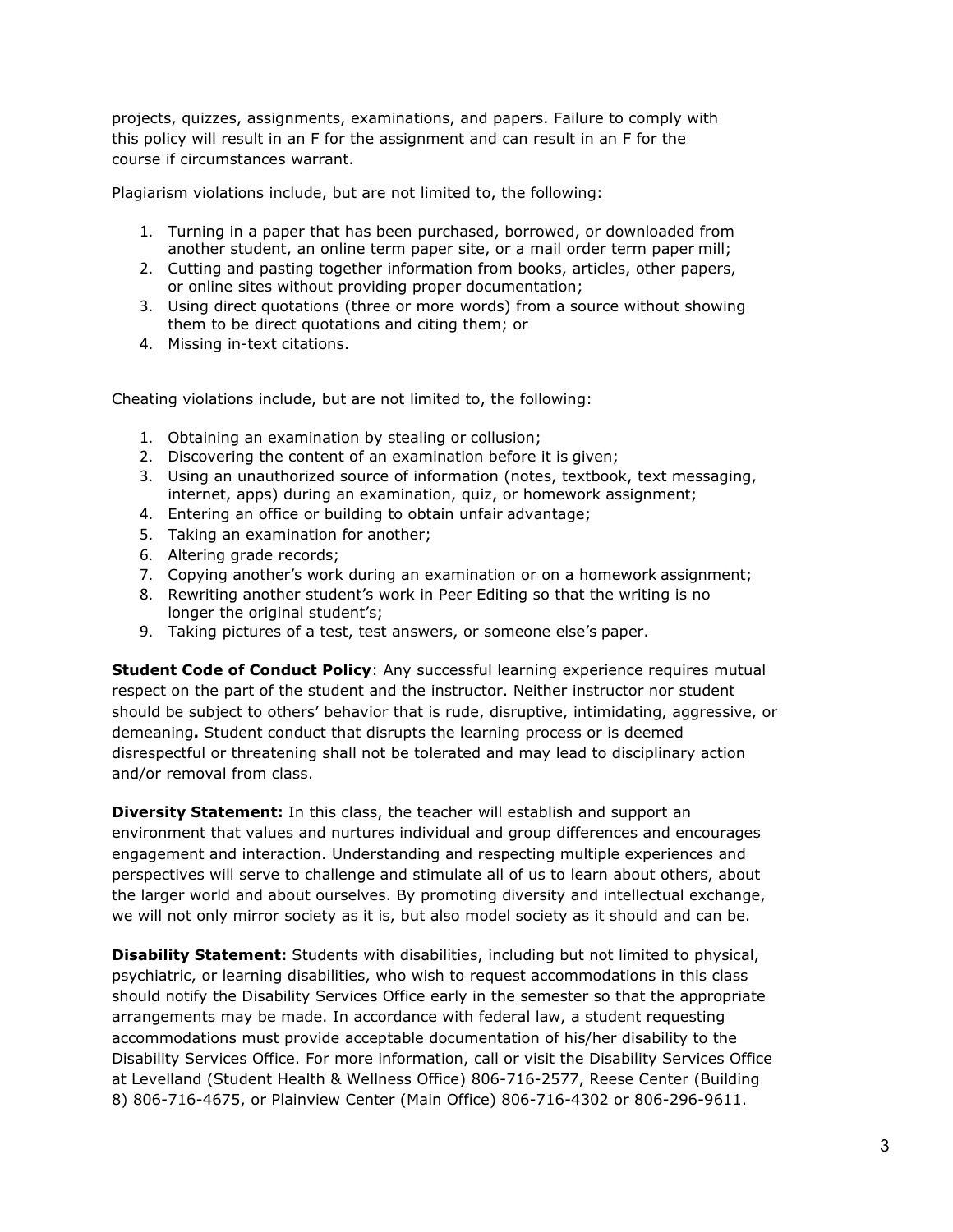**Nondiscrimination Policy:** South Plains College does not discriminate on the basis of race, color, national origin, sex, disability or age in its programs and activities. The following person has been designated to handle inquiries regarding the nondiscrimination policies: Vice President for Student Affairs, South Plains College, 1401 College Avenue, Box 5, Levelland, TX 79336. Phone number 806-716- 2360.

**Title IX Pregnancy Accommodations Statement** If you are pregnant, or have given birth within six months, Under Title IX you have a right to reasonable accommodations to help continue your

education. To activate accommodations you must submit a Title IX pregnancy accommodations request, along with specific medical documentation, to the Director of Health and Wellness. Once approved, notification will be sent to the student and instructors. It is the student's responsibility to work with the instructor to arrange accommodations. Contact the Director of Health and Wellness at 806-716-2362 or [email](http://www.southplainscollege.edu/employees/manualshandbooks/facultyhandbook/sec4.php) [cgilster@southplainscollege.edu](mailto:cgilster@southplainscollege.edu) for assistance.

Note: The instructor reserves the right to modify the course syllabus and policies, as well as notify students of any changes, at any point during the semester.

**COVID-19 Statement:** If you are experiencing any of the following symptoms, please do not attend class and either seek medical attention or get tested for COVID-19.

- Cough, shortness of breath, difficulty breathing
- Fever or chills
- Muscles or body aches
- Vomiting or diarrhea
- New loss of taste and smell

Please also notify DeEtte Edens, BSN, RN, Associate Director of Health & Wellness, at [dedens@southplainscollege.edu](mailto:dedens@southplainscollege.edu) or 806-716-2376.

This is the statement approved by the Board of Regents on July 15, 2020 and revised on August 19, 2021, and it will be the statement until there is updated policy information.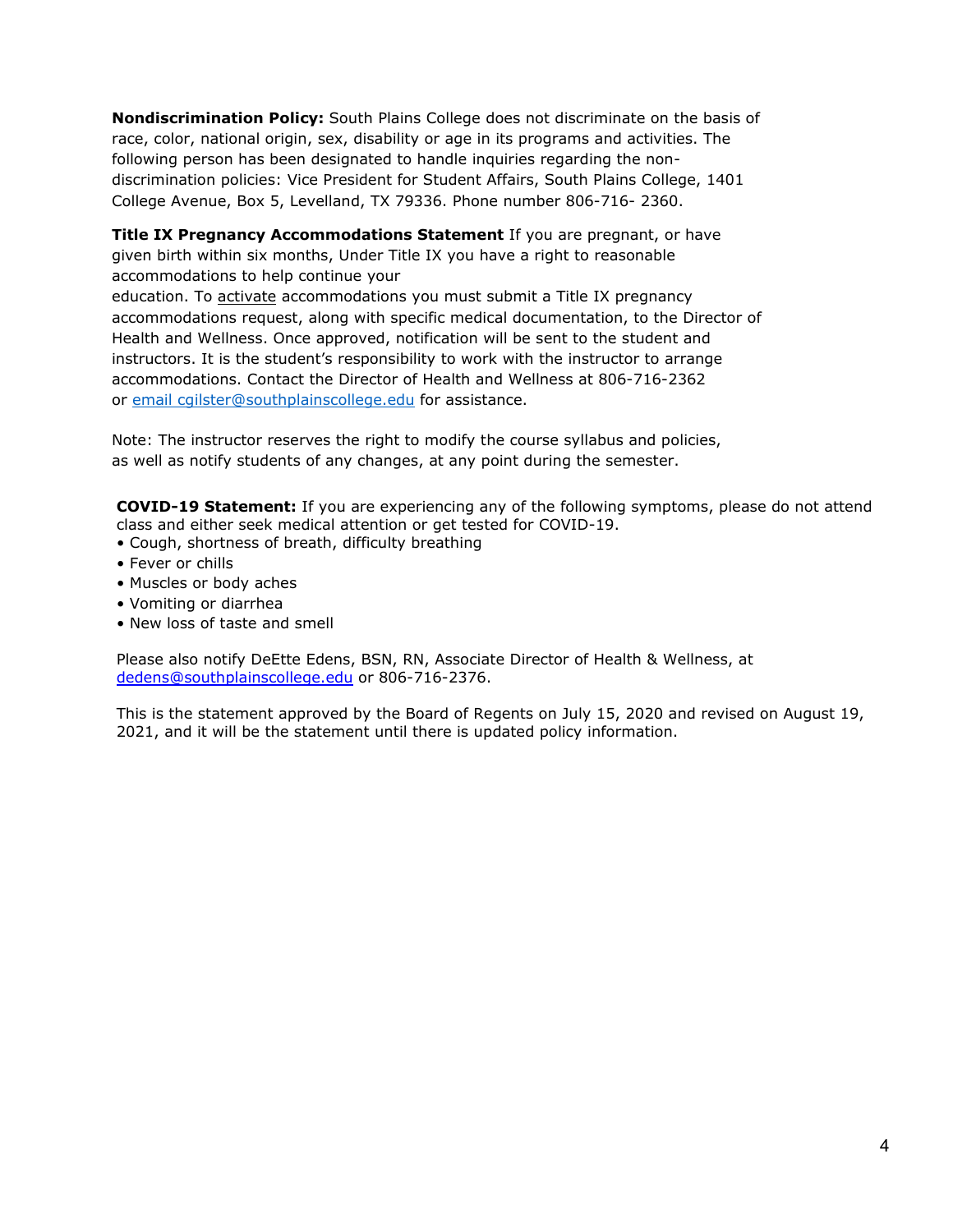#### **Instructor's Course Information:** Serena Mangano, PhD

**Course Information**: PSYC 2314 – 203, Fall 2021

**Modality**: Conventional and Online

**Class Schedule**: Tuesday and Thursday, 11:00 AM – 12:15 PM, Reese Center, Building 4, Classroom 451

**Office Hours**: Monday to Thursday, 9:30 AM – 10:30 AM; Friday: 9:30 AM – 1:30 PM online (link available on Blackboard) and in person, and by appointment

**Office**: Reese Center, Building 4, Room 405B

**Phone**: (806)716-4668

**Email Address**: [smangano@southplainscollege.edu](mailto:smangano@southplainscollege.edu)

**Course Websites**: Blackboard [\(https://southplainscollege.blackboard.com/\)](https://southplainscollege.blackboard.com/)

**Textbook:** You will use the open resources textbook Lifespan Development, A Psychological Perspective, 2<sup>nd</sup> Edition, by Martha Lally and Suzanne Valentine-French (2019), available for free on Blackboard.

**Grading Policy and Method of Evaluation:** It is possible to earn up to 500 points in this course, as follows:

|                    | Possible Points |
|--------------------|-----------------|
| Paper              | 50              |
| Exam 1             | 75              |
| Exam 2             | 100             |
| Exam 3             | 75              |
| <b>Discussions</b> | $10@20=200$     |
| Total              | 500             |

Final Grades will be determined by calculating the total amount of points earned by you this semester. These points are percentages of the scores in the previous chart.

 $A = 90\%$  of 500, meaning you earn between 450 and 500 points

 $B = 80\%$  of 500, meaning you earn between 400 and 449 points

 $C = 70\%$  of 500, meaning you earn between 350 and 399 points

 $D = 60\%$  of 500, meaning you earn between 300 and 349 points

 $F =$  less than 60% of 500, meaning you earn between 0 and 299 points

**Paper***:* This is worth 50 points: 5 earned with the first draft, that will be evaluated for completion, and up to 45 earned with the final draft. See the tentative schedule for due dates. If the paper is late it will have 10% deducted per day that it is late. The paper consists of your review of ONE of the books or movies listed on Blackboard. The evaluation rubric for the paper is available on Blackboard. You can turn your paper in earlier, but the due dates are firm deadlines. You will turn in your paper on Blackboard.

**Exams**: They are worth 250 points. Throughout the semester you will take 3 (three) exams on Blackboard. Exams may contain multiple choice and true/false questions. Exams open 48 hours before they are due, allow 2 attempts, and I will record your highest grade. For exams 1 and 3, you have up to 150 minutes, for exam 2 you have up to 200 minutes to complete your work. See Class Schedule for exam